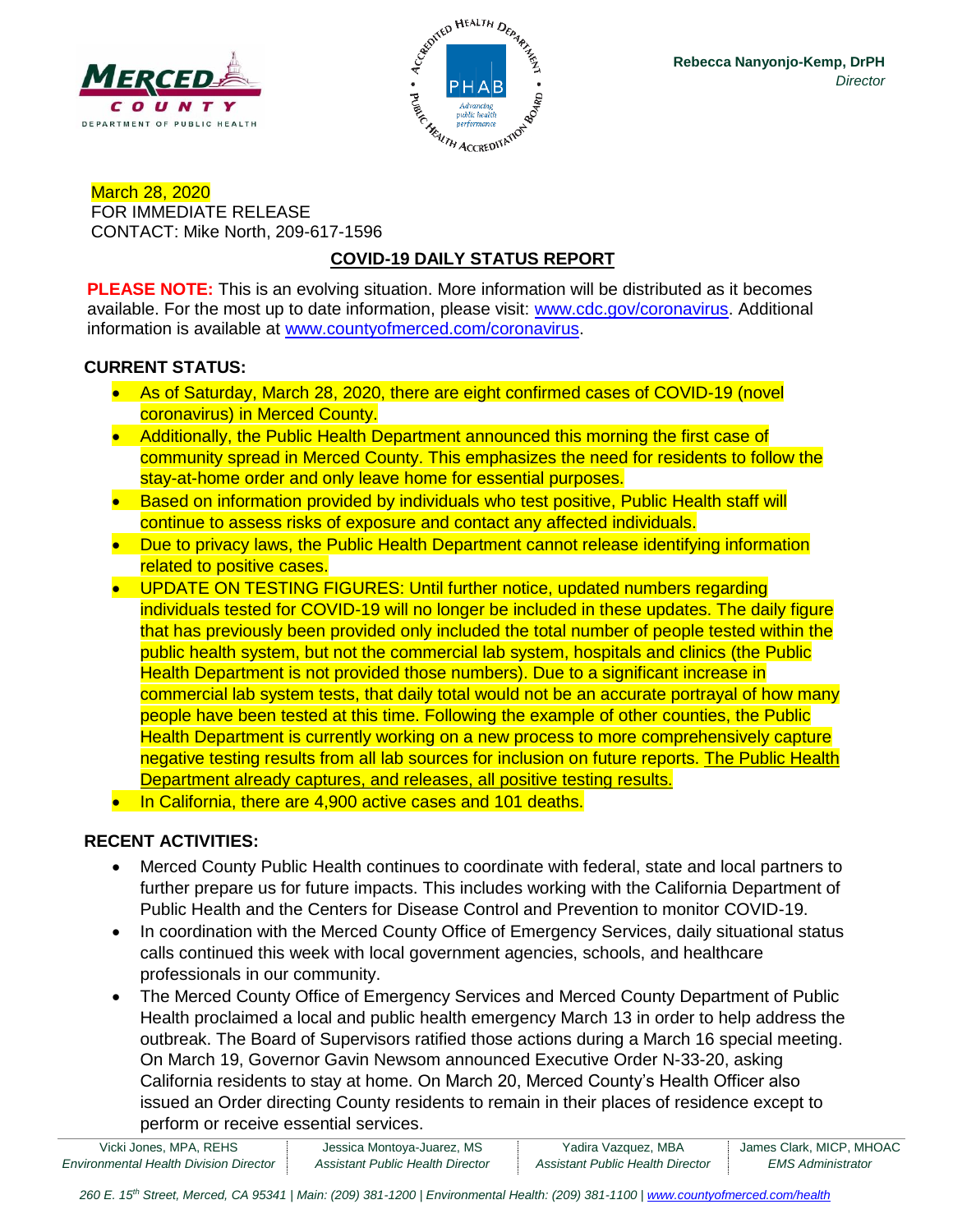- In order to minimize the spread of COVID-19, our Board Chambers will be closed to the public during the Merced County Board of Supervisors' March 31st meeting. Please visit the County's webpage at [www.countyofmerced.com/boardagenda](http://www.countyofmerced.com/boardagenda) to learn more.
- The Bus remains operational, but should only be ridden for essential purposes during the COVID-19 pandemic. Additional steps are also being taken to promote passenger and driver safety. (See video for details: [www.facebook.com/MercedCounty.](http://www.facebook.com/MercedCounty))
- Information regarding donation locations and requested donations was added to [www.facebook.com/MercedCounty](http://www.facebook.com/MercedCounty) as well as [www.countyofmerced.com/coronavirus.](http://www.countyofmerced.com/coronavirus)
- The Merced County Public Health Department Operations Center was opened Jan. 27, 2020 (62 days) in order to prepare for COVID-19 in and around our community. The Merced County Emergency Operations Center is activated at a Level 1.

## **COVID-19 TESTING UPDATE:**

- Within the public health system, every person who has met CDC criteria for severe disease within Merced County has been tested. Testing has been limited across the state of California, as noted multiple times by state officials as a barrier to response.
- Public Health is actively identifying other methods to enhance testing capability for providers throughout the community and increase testing county-wide. We will continue to be notified should positive tests come through either system (public health or commercial).
- This week, staff held soft openings for "mobile specimen collection sites" for COVID-19. Plans are still in development, but as-needed moving forward, these sites will be established on the eastside and westside of the County in order to expedite testing. PLEASE NOTE: Use of these mobile testing sites is by appointment only, and you must be referred there by Public Health prior to visiting. Anyone without prior approval will not be tested.

## **COVID-19 SYMPTOMS AND PRECAUTIONS:**

- Coronavirus symptoms include: mild to severe respiratory illness, fever, cough and difficulty breathing. If symptoms develop, individuals should stay at home to limit exposure to others.
- Anyone who has had contact with a person with possible COVID-19 infection and has the above symptoms should call his/her local health department/health care provider immediately.
- Do not go to your provider's office without calling ahead. Do not call 911 for suspected COVID-19 unless you are having a medical emergency.
- During the flu season, there are steps you can take to protect your health and the health of those around you:
	- o Wash your hands regularly with soap and water for 20 seconds.
	- o Avoid touching your eyes, nose, or mouth with unwashed hands.
	- o Avoid close contact with people who are sick.
	- $\circ$  Stay away from work, school or other people if you become sick with respiratory symptoms such as fever and cough.
	- o Cover sneezes or coughs with a tissue, then throw the tissue in the trash.

# **ADDITIONAL RESOURCES:**

- **Sign up for COVID-19 alerts[:www.countyofmerced.com/coronavirus](http://www.countyofmerced.com/coronavirus)**
- Merced County Public Health COVID-19 **Information Webpage**:
	- o [www.countyofmerced.com/coronavirus](http://www.countyofmerced.com/coronavirus)
- Merced County Public Health **Information Line**:
	- o 209-381-1180 (English, Spanish, and Hmong. Live reps. available 8 a.m. to 5 p.m.)
- **Email** COVID-19-specific questions to Merced County Public Health:
	- o COVID19@countyofmerced.com.